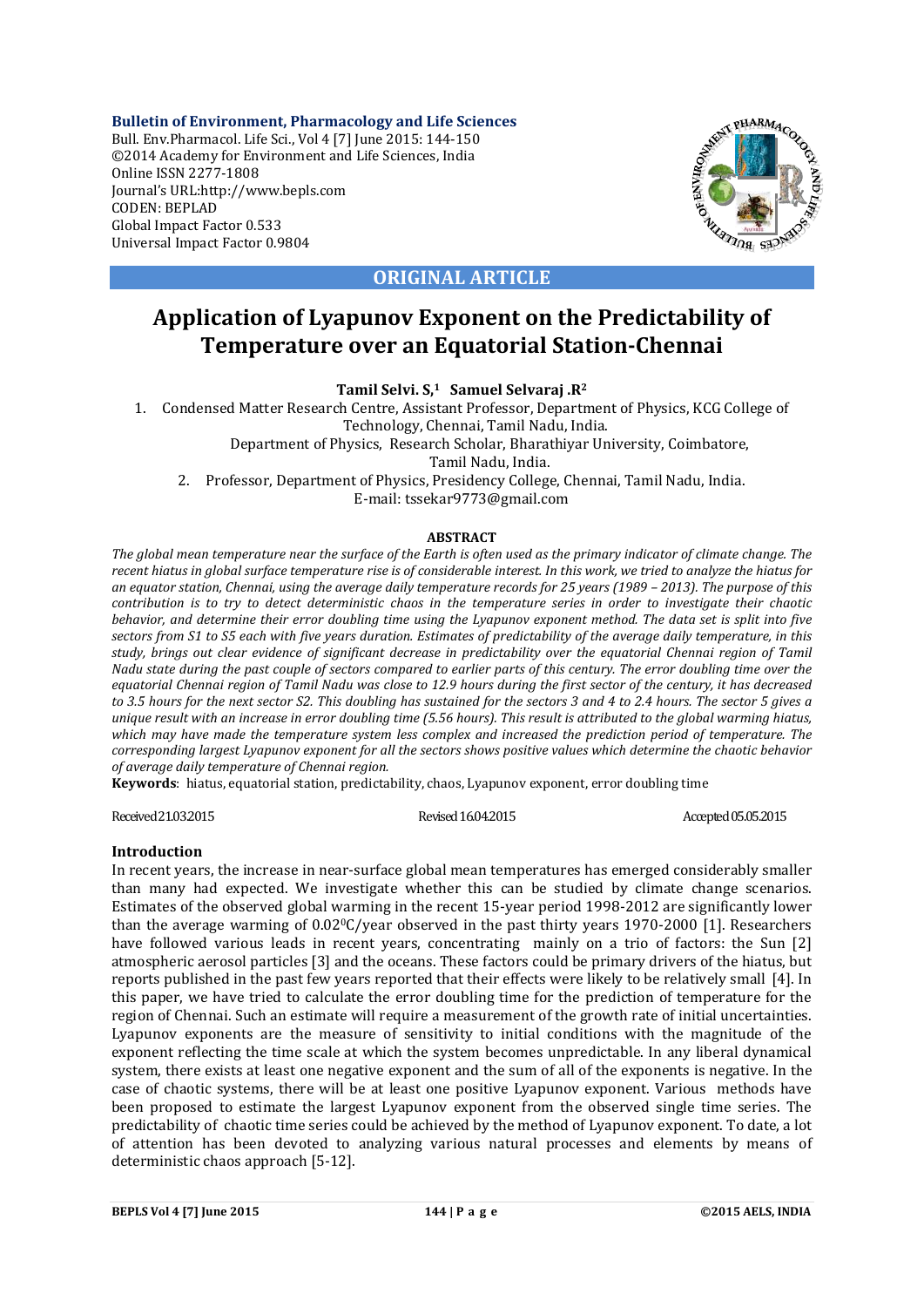The study and the analysis of nonlinear systems is a crucial issue in the wide variety of fields, and no model of a real system is truly linear, but some aspects are studied as linear approximations to the real models. Various methods have been developed to abstract different kinds of information in the data besides time series plots, such as autocorrelation method, power spectrums, Hurst and principal component analysis (PCA) and so on. The autocorrelation analysis [13] is a suitable mathematical tool for displaying the temporal dependency and finding repeating patterns in the time series. The Hurst coefficient weighs the phenomenon of persistence and reveals the long-term memory of the data. PCA [14] can be thought of revealing the internal structure of the data in a way which best explains the variance of the data. However, it is a linear dimensionality reduction method that cannot adequately represent nonlinear relations. Therefore, contrary nonlinear time series analysis methods based on the chaos and dynamic theory were refined, such as the correlation dimension (CD) method [15], Kolmogorov entropy, recurrence quantification analysis and the Lyapunov exponent [16]. These methods motivate scientists to explore the hidden information in the data from the special view of the "complexity" underlying the system dynamics.

# **Study area**

Chennai is one of the major metropolitan cities, situated on the south east coast of India. The city is located in the state of Tamil Nadu. Chennai is 25.6 km in length and extends inland to about 11 Km and the total area is 174 Km2. The geographical coordinates of the study area are 13°10′04′′N latitude and 80°15′43′′ E longitude and it is located at an average altitude of 6.7 meters from the sea level as in Figure 1. Most of the water resources have been polluted in recent years, ultimately due to rapid urbanized, industrialized, commercialized factors which includes migration. Chennai has a tropical, wet and dry climate. Since it is situated along the coast, there is very less seasonal variation in the temperature.

#### **DATA AND METHODOLOGY**

The importance of this work is to analyze the hiatus for an equatorial station like Chennai, in India using the average daily temperature records for 25 years. The daily average temperature data on the equatorial station, Chennai was obtained from the website www.tutiempo.net/en/Climate/Madras\_Minambakkam for a period of twenty-five years from 1989 to 2013. With our objective of finding change in the predictability of temperature over Chennai, the total data were divided into five sectors of 5 years each, namely 1989-1993 (S1), 1994– 1998 (S2), 1999-2003 (S3), 2004-2008 (S4), 2009-2013 (S5). The embedding dimension (m) and time delay (τ) was calculated using the Visual Recurrence Analysis software version 4.9. After obtaining the above values, the largest positive Lyapunov exponent was calculated with the help of Matlab algorithm.

#### **Lyapunov Exponent**

Methods to estimate Lyapunov exponents include Wolf method, Jocobian method and the small amount of data methods. The small amount of data, method is more reliable for small data sets, has small computation and is relatively easy to operate. The small data set method is proposed by Rosenstein M. T, Collins J.J. and Deluca C. J. as in [17]. This method is used to calculate largest Lyapunov exponent based on the real time series. This method needs the calculation of the phase space reconstruction.

### **Phase space reconstruction**

From the single time series of temperature data, the phase space of evolution of the system is reconstructed by the method of time delay [18]. Phase space reconstruction is necessary condition for calculating Lyapunov exponents of time series. Phase space reconstruction theorem considers that the reconstructed phase space with embedding dimension m ( $m \geq 2D + 1$ , D is correlation dimension of the system) and delay time can present character of the whole system. We need to reconstruct the phase space of observation sequence and recover the form of chaotic attractors in high-dimensional phase space in order to analyze and predict chaotic dynamical system. Phase space reconstruction needs an estimation of correlation dimension and time delay of chaotic time series. Therefore, to study the chaotic dynamical system, we must first determine the correlation dimension and time delay. The methods to select time delay include serial correlation such as average mutual information (AMI) method and the embedding dimension is estimated using the false nearest neighbor (FNN) method in the preparation for estimating the largest positive Lyapunov exponent over Chennai is shown in **Figure 2 and 3** respectively.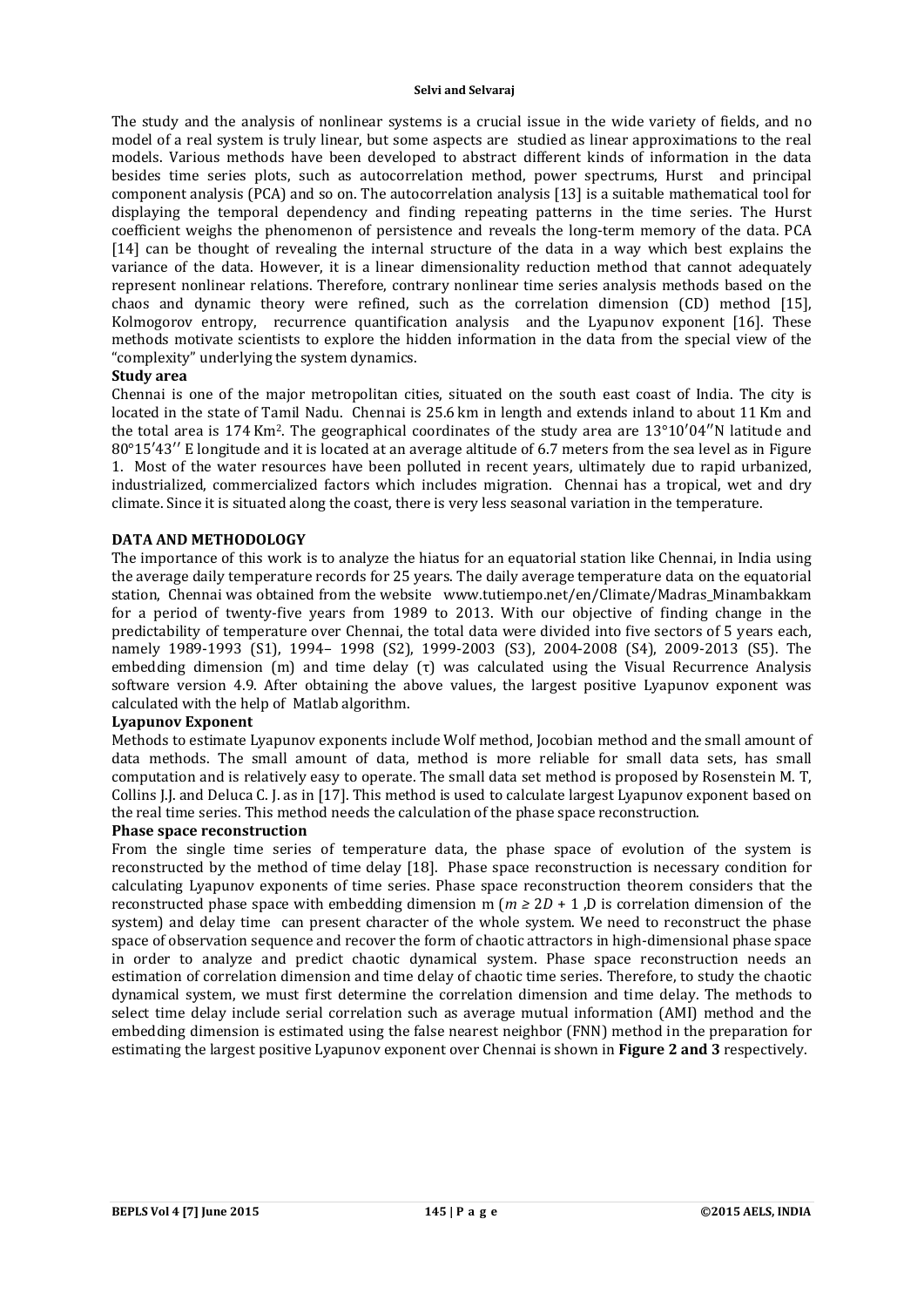





**BEPLS Vol 4 [7] June 2015 146 | P a g e ©2015 AELS, INDIA**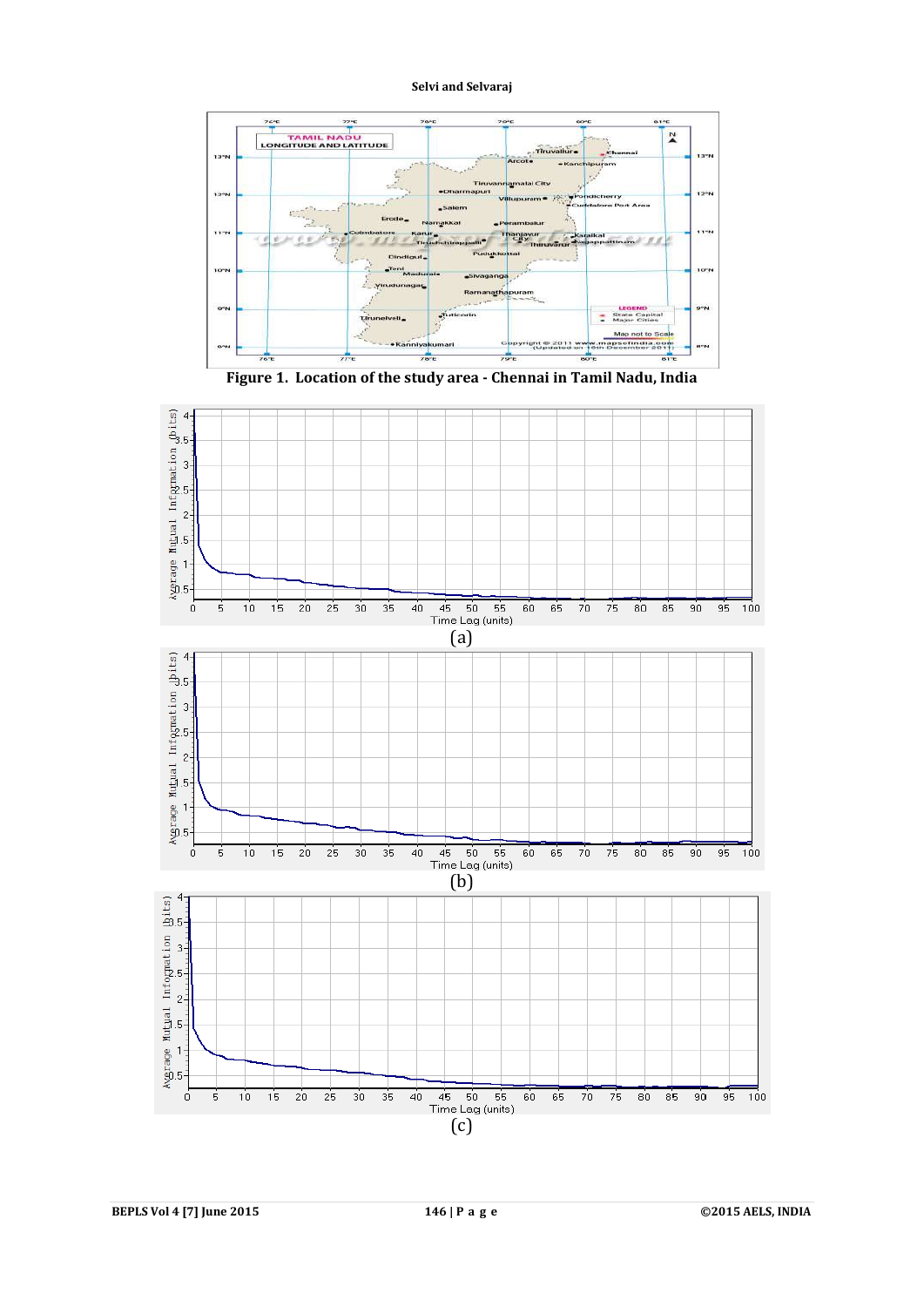

Figure 2 . (a), (b), (c), (d), (e) Average mutual information method for calculating time delay for all the five sectors S1-S5



**BEPLS Vol 4 [7] June 2015 147 | P a g e ©2015 AELS, INDIA**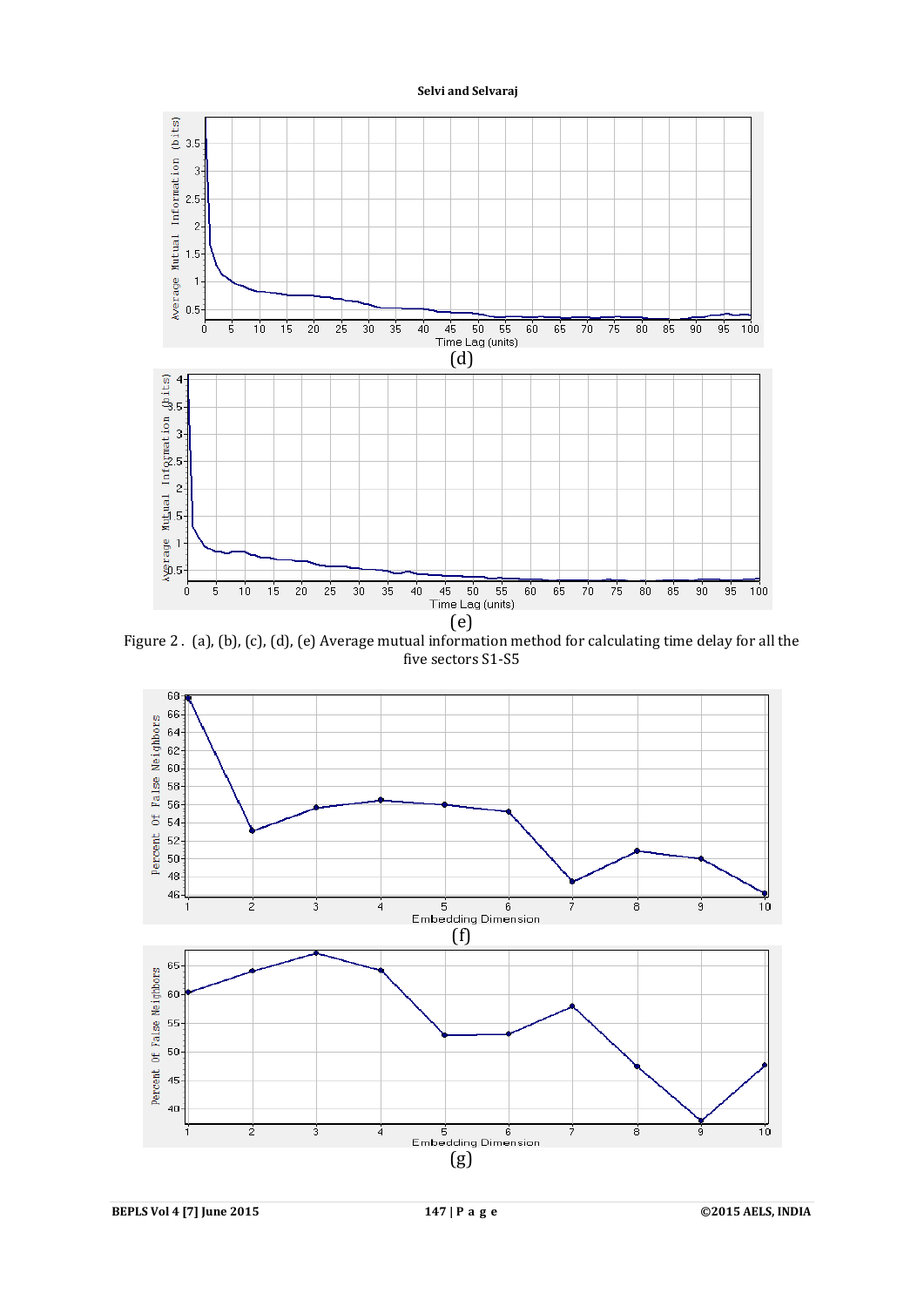

Figure.3 (f), (g), (h), (i), (j) False Nearest Neighbor method (FNN) for calculating the embedding dimension method for all the five sectors S1-S5.

# **RESULTS AND DISCUSSION**

Using the average daily temperature data for the Chennai region, the period of error doubling was calculated using the largest positive Lyapunov exponent  $(\lambda)$  for all the five sectors and their corresponding embedding dimension, the time delay is also tabulated in **Table 1**. The results clearly conform the evidence of chaotic nature in the average daily temperature over Chennai, India as the largest Lyapunov exponent is positive for the five sectors. There is a significant decrease in error doubling time for the four sectors (S1-S4) and increase in error doubling time for the last sector (S5). While the error doubling time over Chennai sustained for 2.4 hours during the third and fourth sector and it has increased to 5.5 hours during the last sector, throwing up new challenges in predicting the daily average temperature. The hiatus of average daily temperature was observed during S3 and S4 sectors for 10 years with an increase in error doubling time in S5 sector. This can be due to the internal natural climate variability or due to the external forcing processes in addition to anthropogenic forcing or may be due to the climate model sensitivities to external anthropogenic forcing is too high.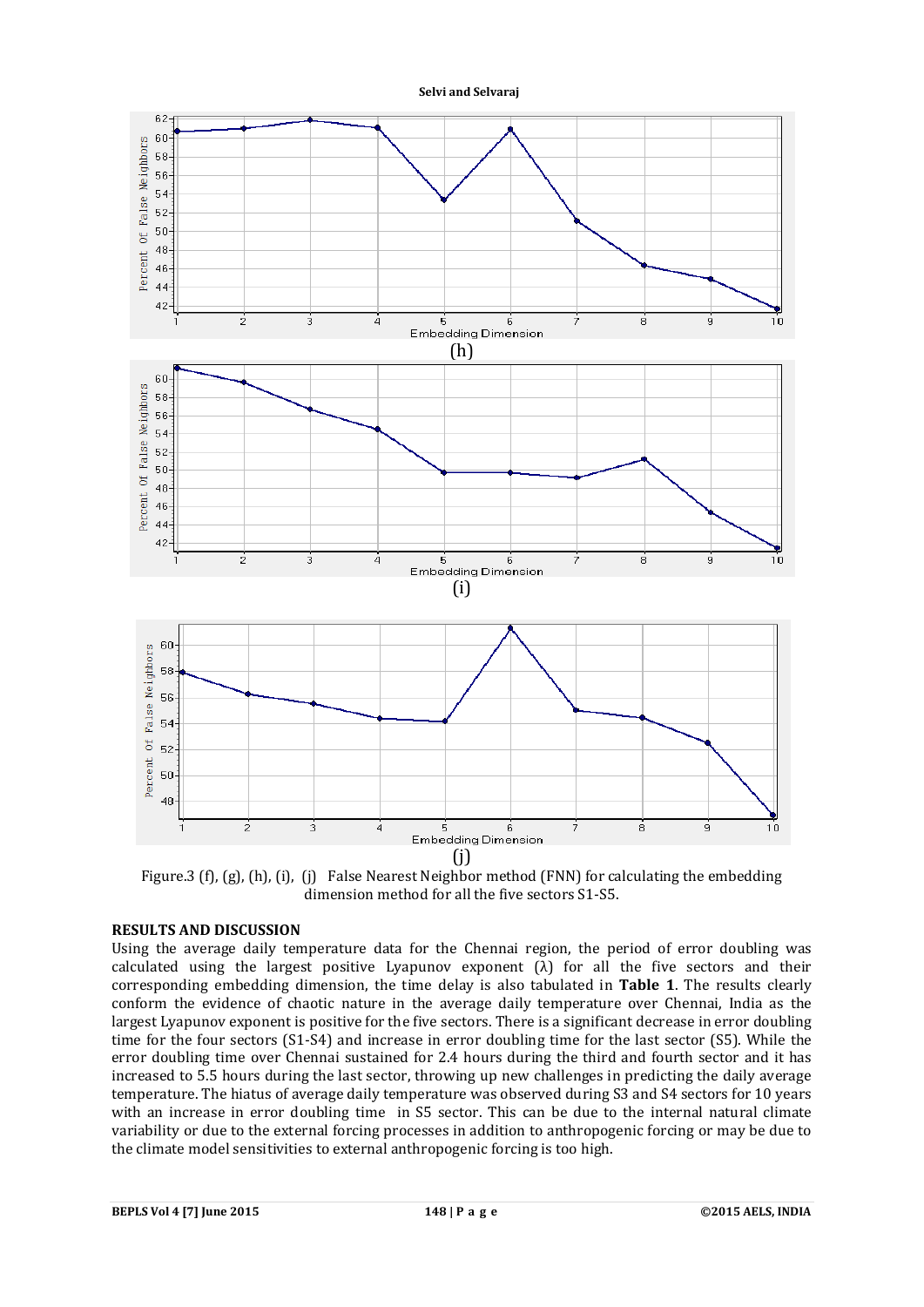| Sector                       | S <sub>1</sub> | S <sub>2</sub> | S <sub>3</sub> | S <sub>4</sub> | S <sub>5</sub> |
|------------------------------|----------------|----------------|----------------|----------------|----------------|
| Year                         | 1989-1993      | 1994-1998      | 1999-2003      | 2004-2008      | $2009 - 2013$  |
| Embedding dimension(m)       | 10             | 9              | 10             | 10             | 10             |
| Time delay $(\tau)$          | 13             | 9              | 5              | $\mathbf Q$    | 16             |
| Largest Lyapunov exponent    |                |                |                |                |                |
| $(\lambda)$                  | 1.848          | 6.8257         | 9.7389         | 9.8445         | 4.31284        |
| Period                       | 0.5411         | 0.1465         | 0.1027         | 0.1016         | 0.2319         |
| Predictability time or error |                |                |                |                |                |
| doubling time                | 12.99          | 3.52           | 2.46           | 2.44           | 5.56           |

**Table 1** Results of embedding dimension, time delay, largest lyapunov exponent, period and the predictability time

for the daily average temperature for Chennai for all the five sectors from 1989-2013.

#### **CONCLUSION**

Estimates of predictability of daily average temperature of an equatorial station, Chennai, brings out clear evidence of chaos as the largest Lyapunov exponent is positive in all the five sectors. The hiatus of average daily temperature was observed significantly during S3 and S4 sectors for 10 years with an increase in error doubling time was identified in S5 sector. The sustained global warming trend which has not risen at least greater than its long term average could have reduced the complex nature of the system under study enabling an increased predicting time. The error doubling period of the daily average temperature has increased from 2.4 (S3, S4) to 5.5 (S5). This result is attributed to the global warming hiatus, which has made the temperature system less complex and increased the prediction period of temperature. We continue our research further as the current observations are not detailed enough or of long enough duration to provide definitive answers on the causes of the recent hiatus, and therefore do not enable us to conclude. These are major scientific challenges that the research community is actively continuing, resulting on exploration and experimentation using various methods of theory, models and observations.

#### **REFERENCES**

- 1. S. Solomon et al., (2007). *Climate Change*, *The Physical Science Basis*. (Cambridge University Press ).
- 2. J.L .Lean, D.H. Rind , *(2009).* Geophysical Res. Lett., How will Earth's surface temperature change in future decades? **36** , L15708.
- 3. J. Hansen, M . Sato, P .Kharecha et al., (2011). Atmos. Chem. Phys.*,* Earth's energy imbalance and implications. **11**, 13421–13449.
- 4. G. Feulner, S. Rahmstorf (2010). Geophys. Res. Lett*. ,* On the effect of a new grand minimum of solar activity on the future climate on earth, **37,** L0570 .
- 5. H. W. Henderson , R.Wells, Advances in Geophysics , Obtaining attractor dimensions from meteorological time series, **30**, 205-237, (1988) .
- 6. A. W. Jayawardena, F.Lai, Journal of Hydrology , Analysis and prediction of chaos in rainfall and stream flow time series, **153**, 28-52, (1994) .
- 7. J. Kurths, H.Herzel, Physica D, (1987). An attractor in solar time series, **25**, 165-172.
- 8. A .J. Palmer, R. A. Kropfli, C. W. Fairall , Chaos , Signatures of deterministic chaos in radar sea clutter and ocean surface winds, **5**, 613-616 , (1995).
- 9. I .Rodriguez-Iturbe, B . Febres de Power, M. B. Sharifi et. Al.,(1989). Water Resources Research , Chaos in Rainfall, **25**, 1667-1675.
- 10. M. B. Sharifi , K. P .Georgakakos , I. Rodriguez-Iturbe , (1990). Journal of the Atmospheric Sciences , Evidence of deterministic chaos in the pulse of storm rainfall, **47**, 888-893.